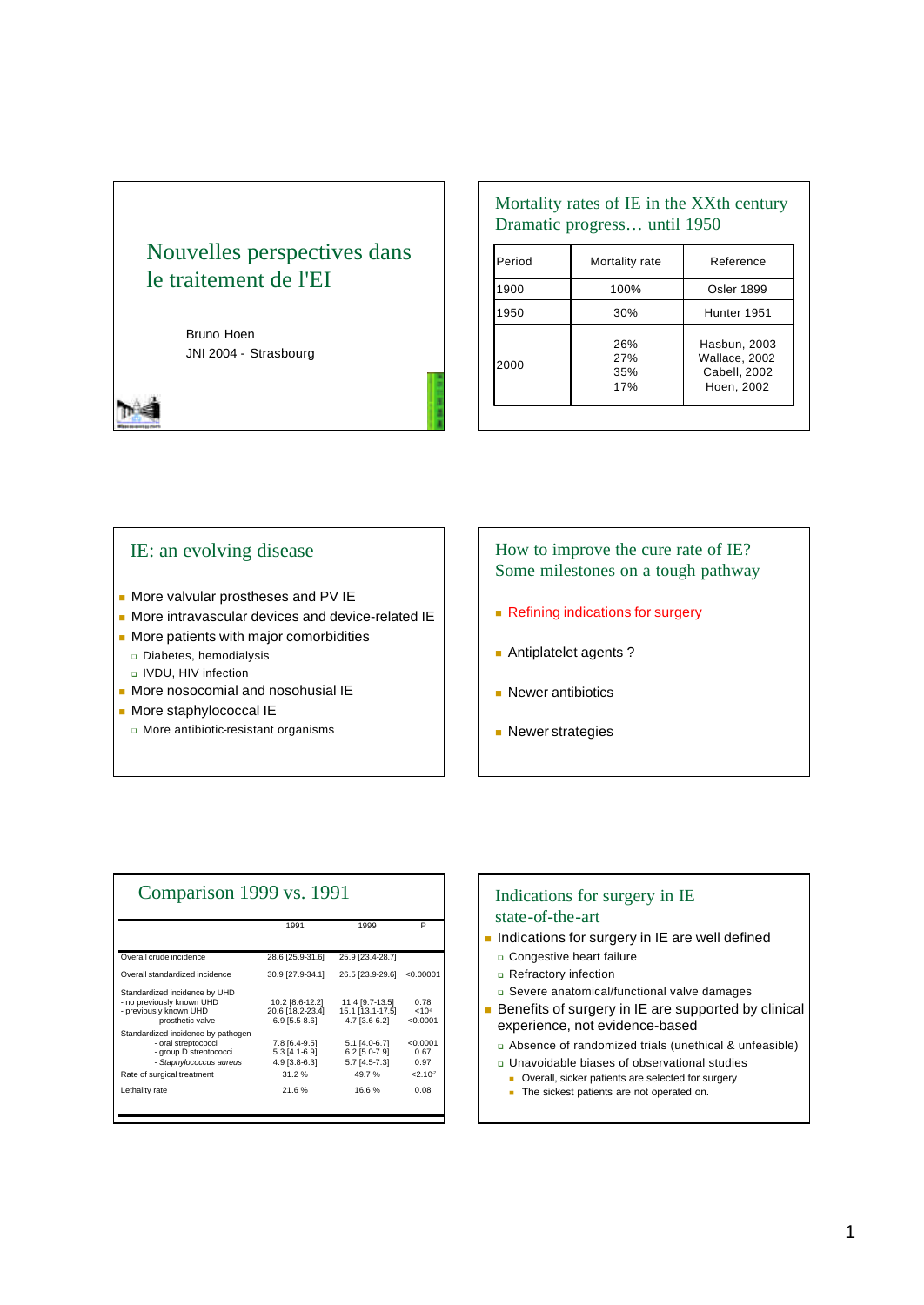

- 283 (55%) received medical therapy alone
- <sup>n</sup> Results: mortality at 6 months (overall mortality: 26%)
	- <sup>q</sup> Unadjusted: HR 0.43 (CI 0.29-0.63)
		-
	- **□** Adjusted for heterogeneity: HR 0.35 (CI 23-0.54)<br>□ 218 propensity-matched: HR 0.45 (CI 0.23-0.86)
	- q 218 propensity-matched:
		- Adjusted for confounding: HR 0.40 (CI 0.18-0.91)
		- Moderate to severe CHF: HR 0.22 (CI 0.09-0.53)
			- - Vikram et al., JAMA 2003;290:3207

### Should surgery be performed in all IE patients? (1)

**E** IE in IVDU and HIV-1 patients (Miro, Cardiol Clin 2003)

| <b>RSIE</b> | LS IE  |
|-------------|--------|
| $5\%$       | 20-30% |
| $<$ 2%      | 15-25% |
|             |        |

- S. aureus PV IE (Chirouze, Clin Infect Dis 2004) <sup>q</sup> 61 SA-PVIE from the ICE-MD. Overall mortality rate 47.5% <sup>q</sup> Prognosis analysis:
	-
	- Stroke was associated with an increased risk of death **Early valve replacement was not associated with a significant**
	- survival benefit in the whole population Patients who developed cardiac complications and underwent early
	- valve replacement had the lowest mortality rate (28.6%).

#### Should surgery be performed in all IE patients? (2)

- **n** Conclusion for routine clinical practice
	- <sup>q</sup> Although patients with clear indications for surgery should undoubtedly undergo early valve replacement, hemodynamically stable patients under careful supervision may be treated safely with antibiotics alone.
- **n** Some (out of many) pending questions
	- <sup>q</sup> What is the optimal interval between Ab and surgery?
	- **a** Is earlier better? If yes, how early?
	- <sup>q</sup> Is a large, oscillating vegetation an indication for surgery in itself?

#### How to improve the cure rate of IE? Some milestones on a tough pathway

- **Refining indications for surgery**
- **Antiplatelet agents?**
- $\blacksquare$  Newer antibiotics
- **Newer strategies**

#### Platelets induce/stimulate vegetation growth

- 1. endocardial lesion, inducing platelet and fibrin deposition at the damaged site
- 2. adherence of bloodstream pathogens to this site
- 3. further deposition of platelets and fibrin onto infected endocardium
- 4. endocardial reseeding, either hematogenously or from intra-endocardial microorganisms

## Host defense role for platelets in IE

- Platelets secrete low-molecular-weight cationic antimicrobial peptides (PMPs)
- Thrombin-induced PMP-1 (tPMP-1) is generated from rabbit platelets in vitro upon stimulation with thrombin
- tPMP-1 exerts potent cidal effect and growth inhibition against pathogens such as *S. aureus* and viridans streptococci
- tPMP-1−resistant organisms have an apparent selective survival advantage in experimental IE, in terms of – Intravegetation proliferation
	-
	- Extracardiac hematogenous dissemination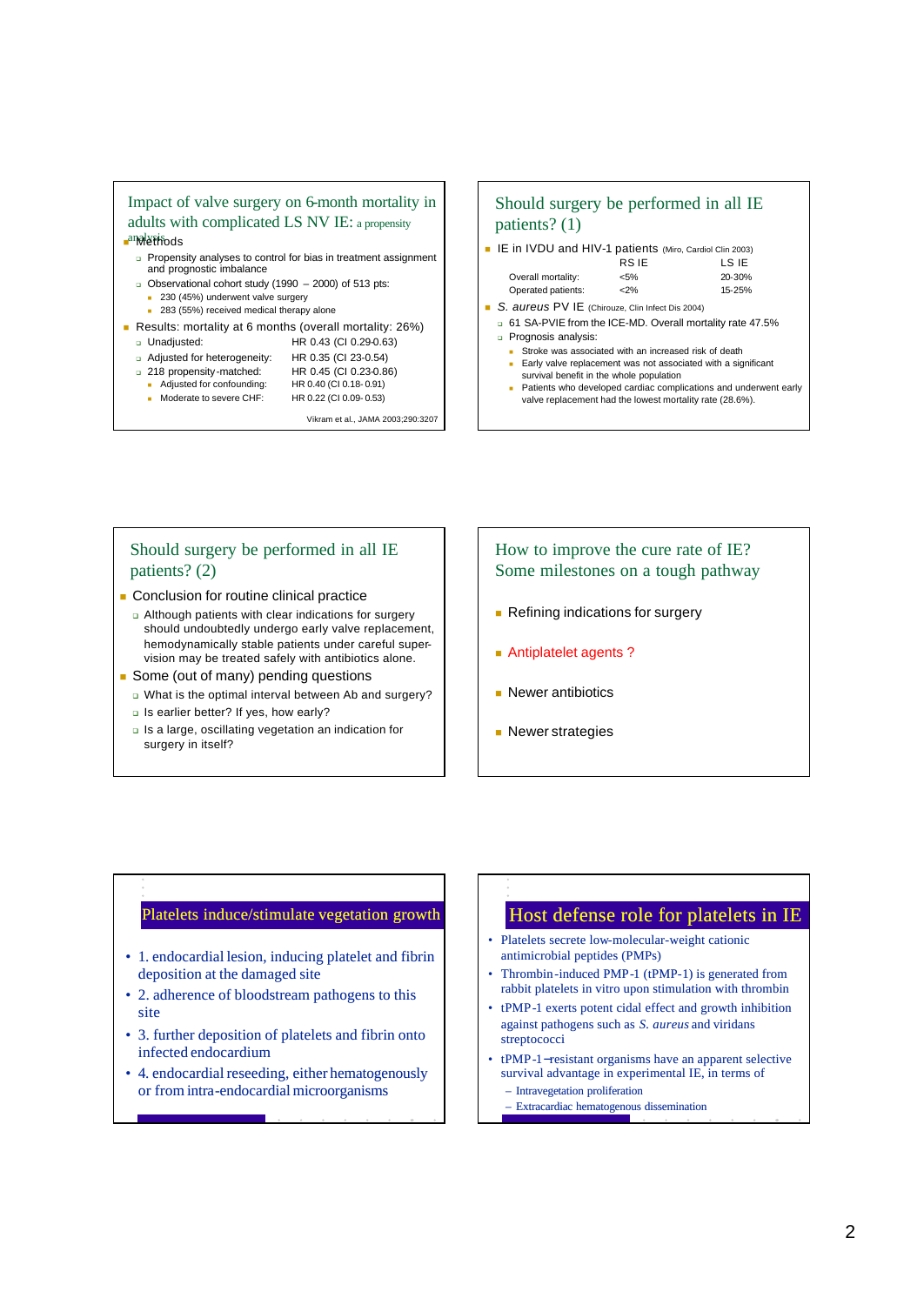#### Experimental data

- Facts: Low-dose  $( \leq 10 \text{ mg/kg/d} )$  ASA reduces
	- vegetation size
	- bacterial density in vegetations – hematogenous dissemination of bacteria
	- frequency of embolic events
- Mechanisms
	- ASA inhibits platelet aggregation
	- Reduces the capacity of microorganisms to adhere to vegetative lesion ?

#### Questions from a physician

- What can we expect from ASA in IE?
	- improved efficacy of antibiotics
	- abbreviated course of antibiotics
- reduced incidence of embolic events
- What are the potential risks of ASA in IE?
- Bleeding (hemorrhagic stroke) – increased hemorrhagic risk during cardiac surgery
- If effective and safe, how should aspirin be used?
	- What is the optimal ASA dosage?
	- How long time should ASA be administered?

| The CATIE trial                                      |
|------------------------------------------------------|
| • Double-blind, placebo-controlled, randomized trial |
| • 14 centers in Canada $-$ 4 years                   |
| • ASA dose: $325 \text{ mg/d}$ for 4 weeks           |
| • Patients screened: $560$ – enrolled 115 (21%)      |
|                                                      |

|                   | Placebo $(n=55)$ | Aspirin $(n=60)$ |  |
|-------------------|------------------|------------------|--|
| In hospital death | 6(11%)           | 4(7%)            |  |
| Embolism          | 11 (20%)         | 17 (29%)         |  |
| Valve surgery     | 13 (24%)         | 18 (31%)         |  |
| Bleeding (all)    | 8 (15%)          | $17(29%)$ *      |  |

## How to improve the cure rate of IE? Some milestones on a tough pathway

- **Refining indications for surgery**
- **Antiplatelet agents?**
- $\blacksquare$  Newer antibiotics
- **Newer strategies**

#### Linezolid (Zyvoxid®, Pfizer)

 $\blacksquare$  Linezolid alone or in combination with vancomycin was less effective than vancomycin alone in the Rx of experimental endocarditis due to MRSA.

|  |    | <b>Nicked</b> |  | \$250 |
|--|----|---------------|--|-------|
|  |    |               |  |       |
|  | 14 |               |  |       |

- **No synergy with rifampin (AAC 2003;47:2655)**
- Case reports of clinical failure (CID 2003;37:e29)
- Time- and dose-dependant myelosuppression.

## Daptomycin (Cubicin®, Cubist)

- Cyclic lipopeptide with bactericidal activity against Gram-positive pathogens, including MRSA.
- Approved for use in the Rx of complicated skin and soft-tissue infections (CID 2004;38:1673)
- <sup>n</sup> Currently evaluated in *S. aureus* bacteremia and endocarditis (DAP-IE-01-02)
	- <sup>q</sup> A Phase 3, multicenter, randomized, open-label, comparative study to assess the safety and efficacy of daptomycin compared to conventional therapy in the treatment of subjects with infective endocarditis or bacteremia due to *Staphylococcus aureus*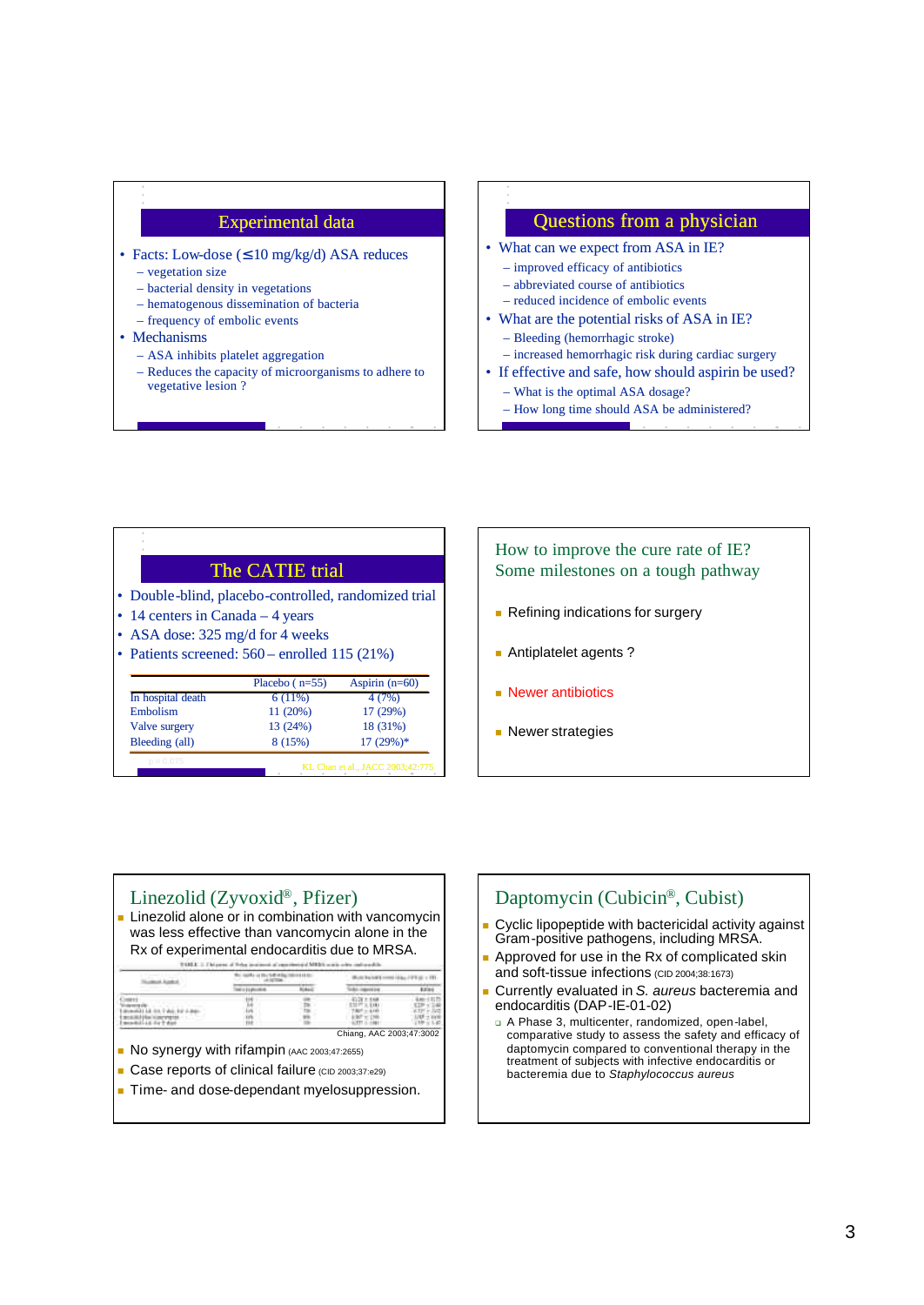



## Dalbavancin (BI-397, Biosearch Italia)

- Semisynthetic glycopeptide
	- <sup>q</sup> active in vitro and in animal models against grampositive cocci, including MRSA.
	- <sup>q</sup> elimination half-life of ≈ 1 week, resulting in high plasma levels sustained in humans for a long time.
- Preliminary studies showed that dalbavancin is at least as potent as vancomycin against MRSA with or without reduced susceptibility to vancomycin.



Lefort et al., AAC 2004;48:1061

 $\cdots$  A  $\cdots$  DAL 50 + 90% serum

## Telavancin (TD-6424, Theravance)

- Novel glycopeptide, with specific features
	- <sup>q</sup> bactericidal,
	- <sup>q</sup> multiple synergistic mechanisms/sites of action
	- <sup>q</sup> concentration-dependent killing against gram-positive aerobes, including vancomycin-resistant strains <sup>q</sup> postantibiotic effects of up to 6 h against *S. aureus*
- TD-6424 is currently in phase 2 trials for serious
- gram-positive infections
- <sup>q</sup> Skin and soft tissue infections
- **a** Bacteremia and endocarditis (ASSURE trial).

### How to improve the cure rate of IE? Some milestones on a tough pathway

**Refining indications for surgery** 

Time (h)

- **Antiplatelet agents?**
- $\blacksquare$  Newer antibiotics
- **Newer strategies**